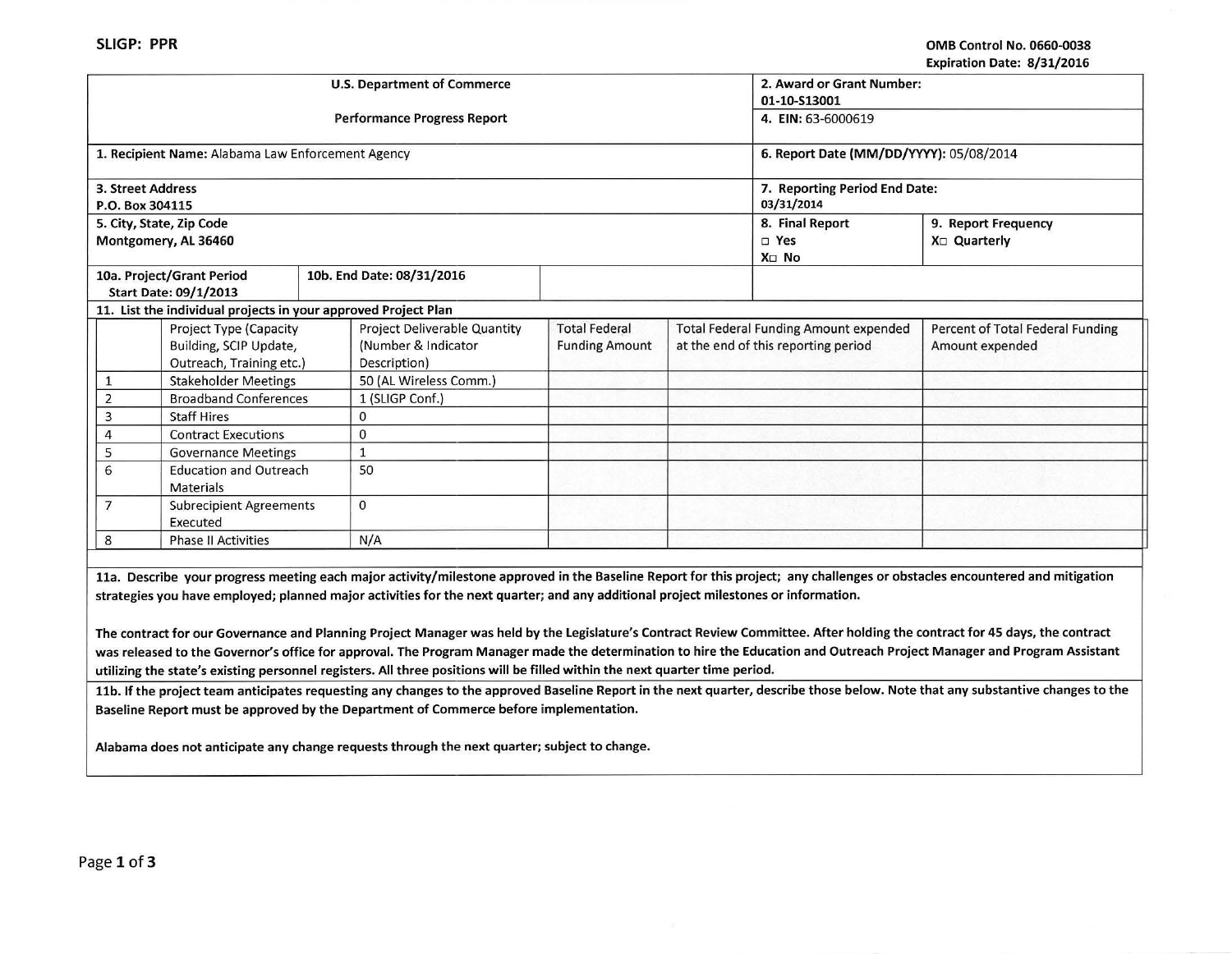llc. Provide any other information that would be useful to NTIA as it assesses this project's progress.

Alabama anticipates gaining momentum in the execution of the project's plan next quarter following the hiring of staff.

lld. Describe any success stories or best practices you have identified. Please be as specific as possible.

Alabama officials held a broadband coverage workshop with participation from numerous first responders from multiple agencies and jurisdictions. The workshop was held in conjunction with the regularly scheduled Alabama First Responder Wireless Commission.

12. Personnel

12a. If the project is not fully staffed, describe how any lack of staffing may impact the project's time line and when the project will be fully staffed.

Alabama is confident that all timeline and milestones outlined in our application will be met. We do not anticipate any problems at this time.

12b. Staffing Table

| <b>Job Title</b> | FTE %<br><b>Project(s) Assigned</b> |                                                   | Change                |  |
|------------------|-------------------------------------|---------------------------------------------------|-----------------------|--|
| <b>SWIC</b>      | 90                                  | Provide oversight of all SLIGP project activities | Started work on SLIGP |  |
| Attorney         | 40                                  | Provide legal support for grant program.          | Started work on SLIGP |  |
|                  |                                     |                                                   |                       |  |

Add Row Remove Row

13. Subcontracts (Vendors and/or Subrecipients)

13a. Subcontracts Table -Include all subcontractors. The totals from this table must equal the "Subcontracts Total" in Question 14f.

| Name | Subcontract Purpose | Type<br>(Vendor/Subrec.) | RFP/RFQ<br>Issued<br>(Y/N) | Contract<br>Executed<br>(Y/N) | Start<br>Date | End<br>Date | <b>Total Federal</b><br><b>Funds Allocated</b> | <b>Total Matching</b><br><b>Funds Allocated</b> | Project and % Assigned |
|------|---------------------|--------------------------|----------------------------|-------------------------------|---------------|-------------|------------------------------------------------|-------------------------------------------------|------------------------|
|      |                     |                          |                            | Add Row                       |               | Remove Row  |                                                |                                                 |                        |

13b. Describe any challenges encountered with vendors and/or subrecipients.

No challenges have been encountered with any vendors at this time.

14. Budget Worksheet

Page 2 of 3